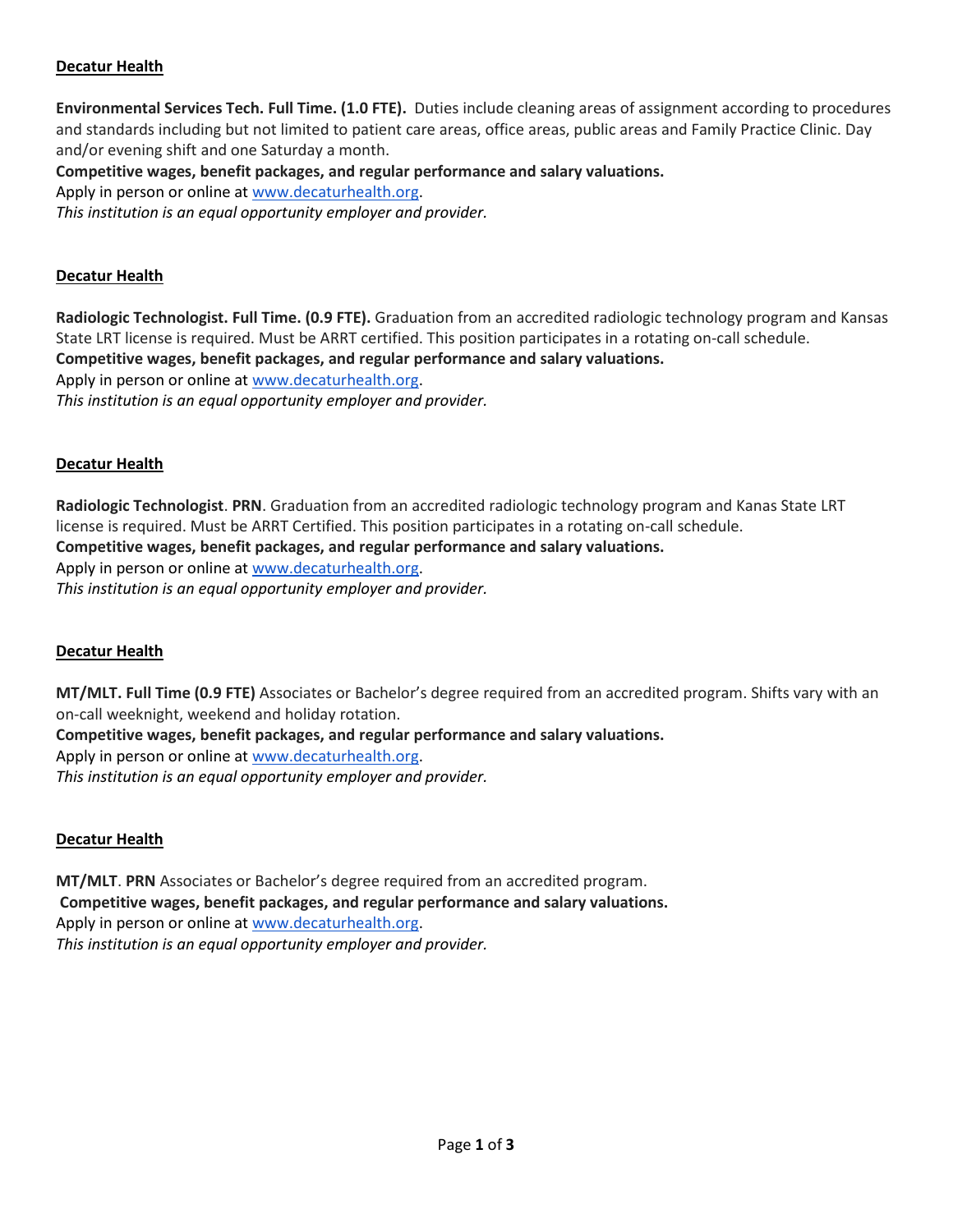# **Decatur Health**

**Plant Operations**. **Full Time (0.9 FTE).** Main duties include upkeep of physical plant and all work areas; monitoring, inspecting, repairing, testing, and maintaining building systems and equipment. This position is also responsible in assisting in outdoor grounds which includes snow removal and lawn mowing. This position participates in an on-call weekday, weekend, and holiday rotation.

## **Competitive wages, benefit packages, and regular performance and salary valuations.**

Apply in person or online at [www.decaturhealth.org.](http://www.decaturhealth.org/)

*This institution is an equal opportunity employer and provider.*

#### **Decatur Health**

**RN or LPN-IV Certified**. **PRN**. Current licensure as a Nurse (LPN or RN) in the state of Kansas. One year of recent experience preferred. Various shifts.

**Competitive wages, benefit packages, and regular performance and salary valuations.**  Apply in person or online at [www.decaturhealth.org.](http://www.decaturhealth.org/) *This institution is an equal opportunity employer and provider.*

#### **Decatur Health**

**Nurse Aide/ CNA**. **PRN**. Certification preferred but not required. One year of recent experience preferred. Various shifts. **Competitive wages, benefit packages, and regular performance and salary valuations.**  Apply in person or online at [www.decaturhealth.org.](http://www.decaturhealth.org/)

*This institution is an equal opportunity employer and provider.*

#### **Decatur Health**

**Night Shift RN**. **Full Time. Competitive wages, benefit packages, and regular performance and salary valuations.**  Apply in person or online at [www.decaturhealth.org.](http://www.decaturhealth.org/) *This institution is an equal opportunity employer and provider.*

#### **Decatur Health**

**Day Nurse Aide/ CNA**. **Full Time**. **Competitive wages, benefit packages, and regular performance and salary valuations.**  Apply in person or online at [www.decaturhealth.org.](http://www.decaturhealth.org/) *This institution is an equal opportunity employer and provider.*